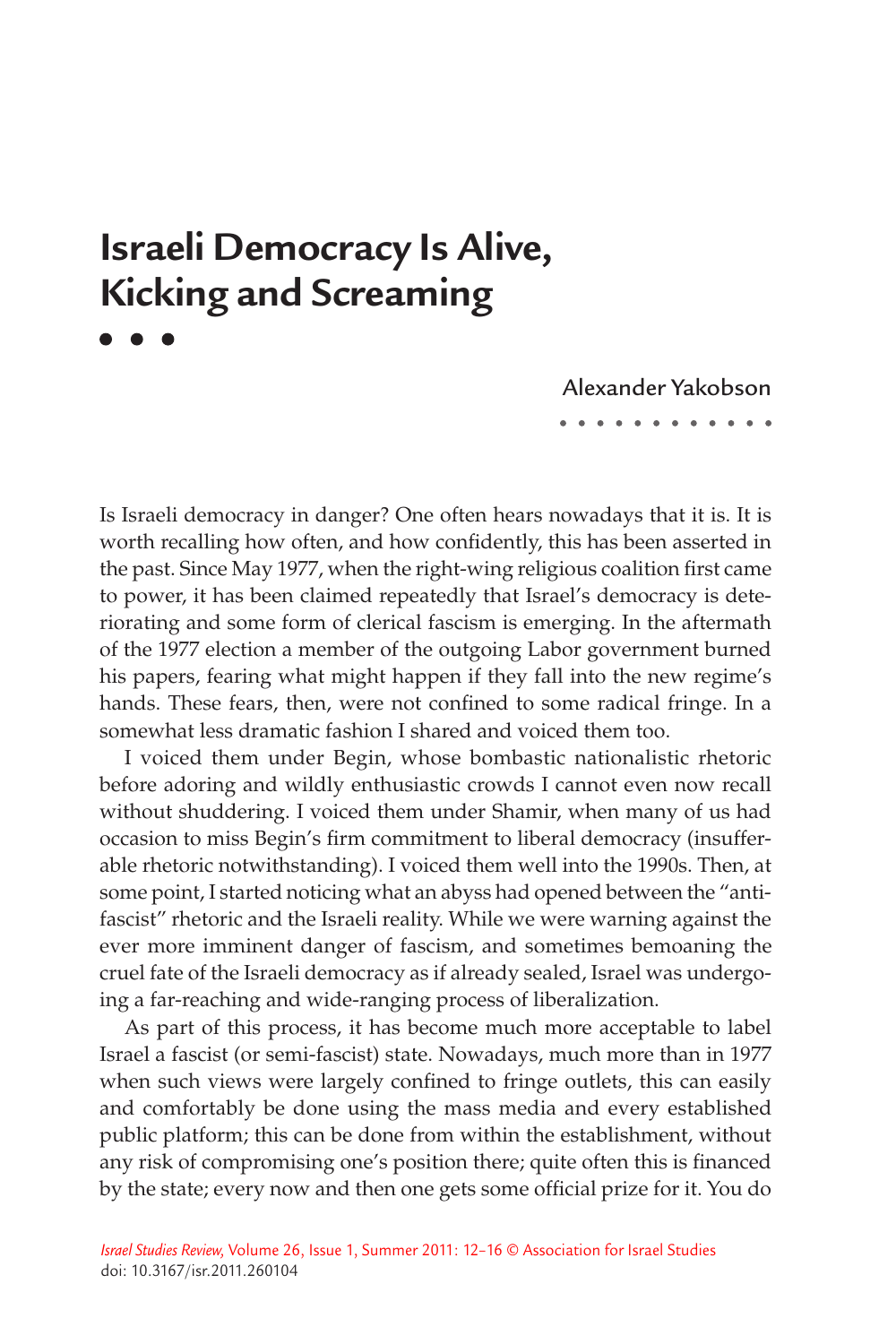not believe that fascism is engulfing us? Why, only the other day I heard it all explained so nicely on Army Radio.

Of course, wild rhetorical exaggerations are nothing new, or unique to Israel. Nor are they by any means confined to one side of the political spectrum: the Israeli far right, whenever it feels that the state has failed to pamper it sufficiently, immediately proceeds to denounce it—in the same grotesquely self-refuting manner—as a Stalinist dictatorship. Admittedly, a certain overstatement of an existing problem or a looming danger (preferably, without losing all contact with reality) may sometimes be condoned. But the real question is: In which direction are things moving? What has actually happened to Israeli democracy since it became fashionable to talk about its deterioration?

This fashion goes back to before 1977, when Professor Yishayahu Leibovich made his famous prediction that the occupation of the West Bank and Gaza would destroy Israeli democracy. I must admit I found this thesis very convincing when I first heard it. How can a people remain free when they rule another people by force? It turns out they can, sometimes. One might argue that we do not actually deserve to be a democracy, because of the occupation. Perhaps. In order to determine what each side to this conflict deserves, their respective contributions to the conflict and attitudes toward the other side's national rights need to be impartially examined. I still believe that in the long run, regardless of how one apportions the blame, perpetuating the occupation would doom Israeli democracy because it would doom Israel itself. If the land is not partitioned between its two peoples, eventually a single state will emerge—not bi-national, as some delude themselves, but Arab and Muslim. This does not, however, change the fact that Israel today is much more democratic and liberal than it was in the 1970s.

Unlike Israel before 1977, today it is a country in which the electorate can realistically be expected to vote the ruling party out of power. The Knesset is much stronger vis-à-vis the executive. Much legislation originates now in private members' bills, quite often initiated by opposition deputies—supported by coalition ones, frequently in defiance of coalition discipline—including those from the radical opposition. When Tamar Gozansky, a Communist deputy famous for carrying dozens of bills on social matters, retired from the Knesset several years ago, her accomplishments as a parliamentarian were rightly celebrated. Israeli parliamentarism had a share in the celebration: such a legislative career would have been unthinkable in the good old days of Labor hegemony, when Communist members of the Knesset were shunned and isolated. Nor, indeed, would such a thing be possible today in most countries with a parliamentary system (least of all in Britain, where a private member's bill is not allowed to increase government expenditure).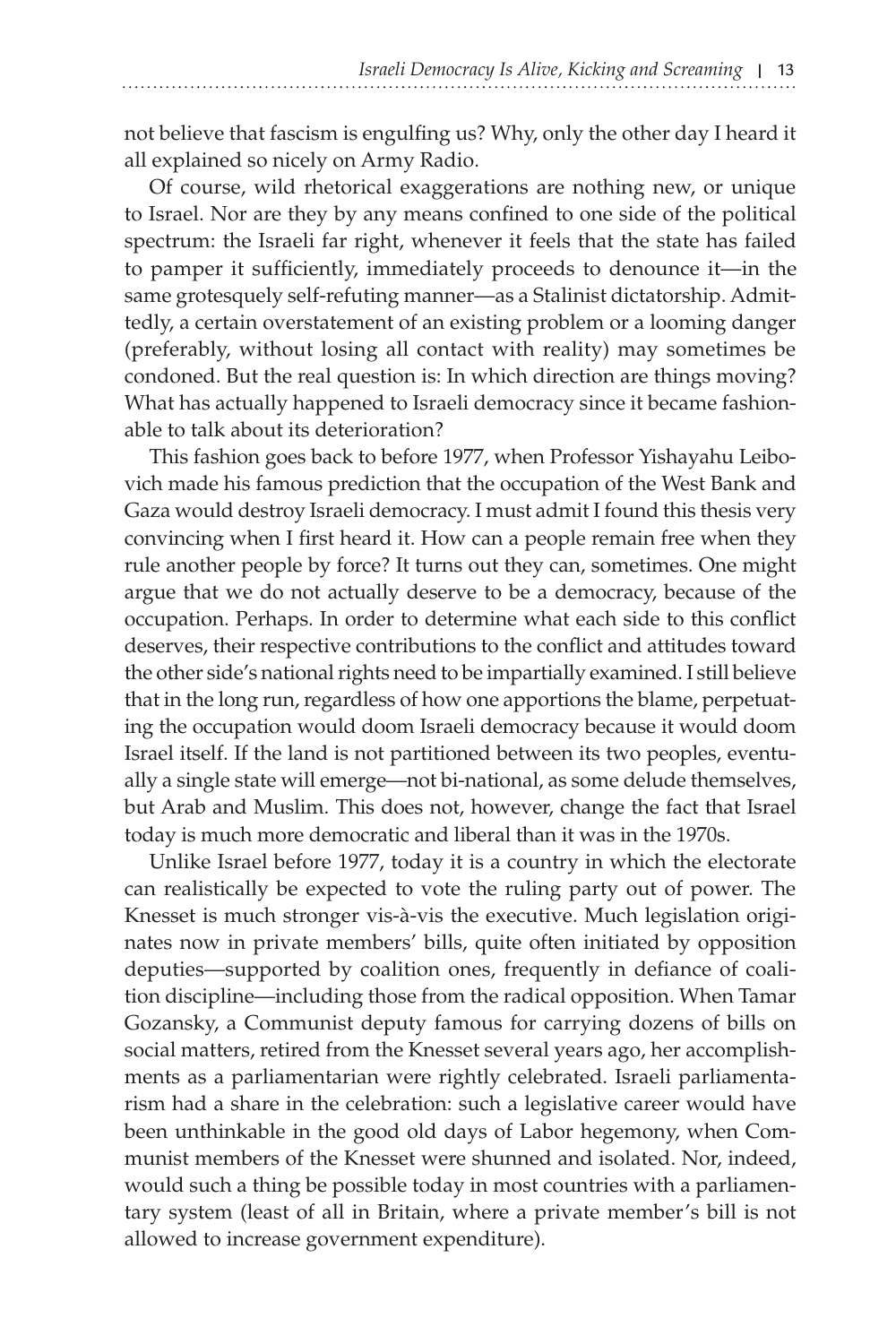The Israeli political parties, once ruled firmly from atop, have become much more democratically governed (and, I am afraid, considerably more corrupt as a result). The local self-government is less dependent on the central government. The state comptroller, once a thoroughly unimportant institution, has grown powerful enough to imperil a prime minister's political survival. Civil society is much more developed, vibrant, and influential. The judiciary has grown much stronger—primarily the High Court of Justice, but also the independent attorney general. Even military courts, after decades of alleged fascization and militarization, are quite capable of overruling the government on matters that it regards as a vital national interest: witness the relatively light prison sentences imposed by military judges (much shorter than would probably be imposed by American courts in a similar situation) on high-ranking Hamas officials after Gil'ad Shalit's abduction, frustrating the government's obvious intention to keep those people behind bars long enough to pressure Hamas into releasing the Israeli soldier.

The High Court has grown much more activist and interventionist, much more likely to overrule the government on sensitive issues, including security. The security establishment is under a much greater legal, parliamentary, and media scrutiny. The media is much freer, aggressive, and biting. The military censorship has largely become a joke. Every Zionist sacred cow is slaughtered with gusto—in the media, in academia, in the arts, and in the state-funded cinema industry—incomparably more so than in the 1970s. Thanks in large measure to increased judicial activism, the rights of the Arab minority are much better (though still far from perfectly) protected and enforced; the High Court is now, for example, willing to interfere in budgetary allocations in response to claims of discrimination.

Despite the religious parties' coalition clout, the status quo on religion and state (still quite unsatisfactory from the liberal standpoint) has been eroded in favor of the secular public in many areas. The country has been covered with places open on Saturday and offering non-kosher food. Gay pride parades are officially sponsored in Tel Aviv, but they also take place in Jerusalem—a sure sign that we have become, or are fast becoming, a Middle Eastern theocracy. The Israel Defense Forces (IDF) have long left the Clintonian "don't ask, don't tell" far behind. People praise Tel Aviv as an island of liberalism and tolerance in a sea of clerical fascism—as if such a sea could ever have tolerated such an island in its midst. Most of what Tel Aviv is praised for emerged, or reached its peak, during the decades in question.

None of this is meant to present an idealized picture of the past decades. All the negative phenomena and warning signs that people talk about today were in evidence throughout that period; our rhetoric on the coming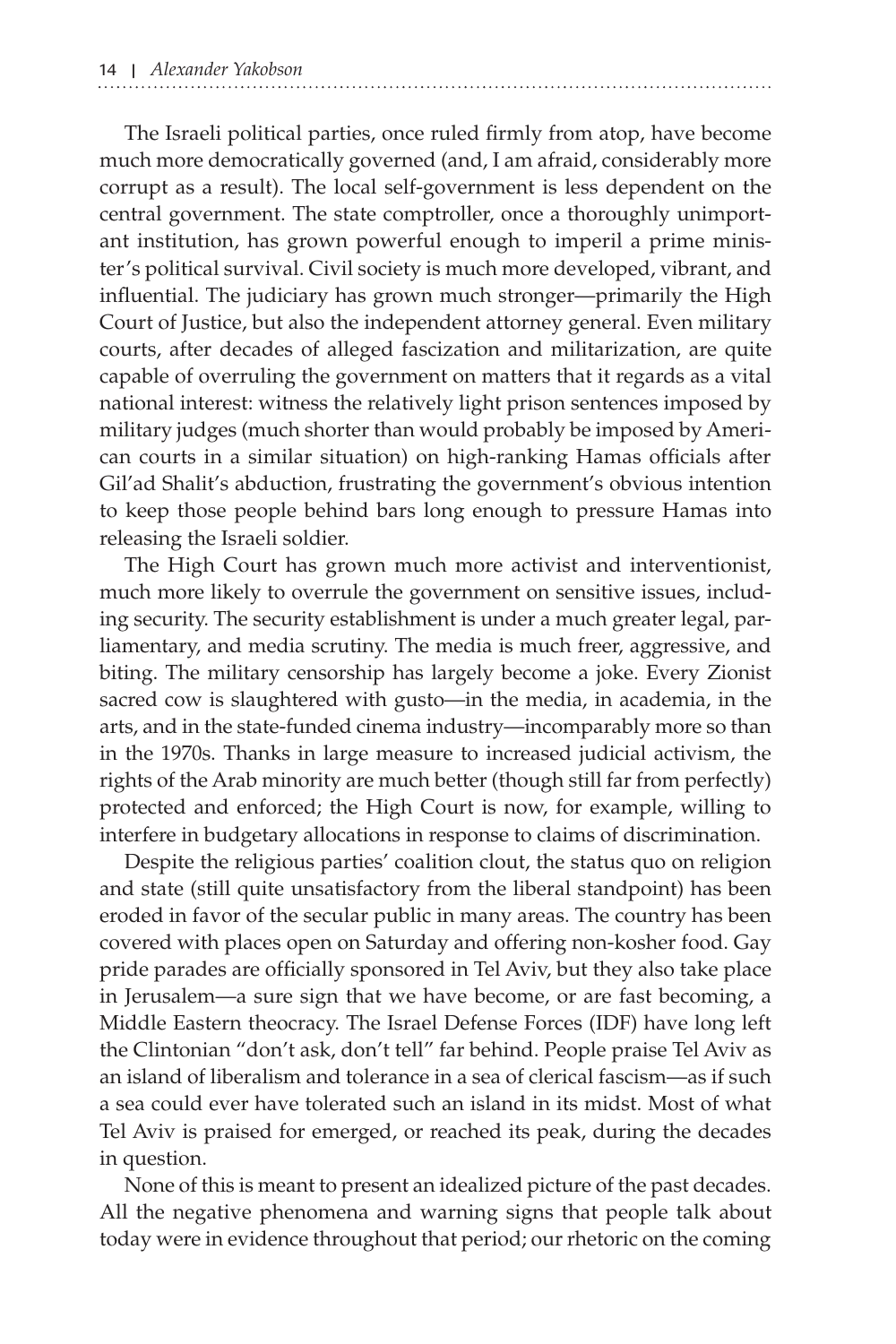of fascism was not wholly groundless—just dead wrong. Shrill nationalistic rhetoric abounded; at its worst it was (and is) indeed racist and fascist. Appalling things were said in the name of Judaism. People on the left were routinely accused of disloyalty, quite often of actual betrayal; what they themselves sometimes said about their opponents is beside the point right now. Grave instances of extremist violence occurred, including, on several occasions, murder. Wild illiberal measures were often proposed.

On some occasions, undemocratic steps were actually taken by the authorities; some draconian laws were passed. The Supreme Court turned them into a dead letter. The same Court will today deal in the same spirit with any undemocratic bill that is passed—if it passes (for there is, in such cases, a huge difference between what is originally proposed and what is eventually adopted). Now, however, unlike in the 1970s, the Court has the power to actually annul illiberal legislation.

In the 1980s, the Knesset passed a law banning parties that oppose Israel's right to exist as a Jewish state, as well as those espousing racism or hostile to democracy, from participating in elections. At the time, the Zionist left voted for the law (rightly expecting that it would lead to the disqualification of Meir Kahane's racist movement); under today's liberal standards, such a law would have been roundly denounced as draconian and racist. But although the Arab parties in the Knesset have turned the rejection of the Jewish state into their most important political banner, the Supreme Court has rejected, and will undoubtedly continue to reject, using its power of interpretation with considerable flexibility and ingenuity, all attempts to disqualify them based on this law.

Today, a so-called Nakba bill is before the Knesset. In its original form, it sought to criminalize the practice of marking Israel's Day of Independence as a day of mourning, on the part of Arab citizens, for the defeat in the 1948 War and its consequences. Any law adopted in this form would be sure to be annulled by the Supreme Court as violating the freedom of expression. The bill has now been watered down to a partial and qualified ban on government subsidies to any group that practices what it originally tried to criminalize. Why anyone who insists on turning a country's day of independence into a day of public mourning should seek government subsidies for this particular act of offence and provocation, rather than doing it at their own expense, is rather a mystery. The law, if adopted, will be pretty meaningless in practice, for it will presumably not be easy to prove that what any particular act of mourning referred to was the day of independence as such.

That a string of dubious, and sometimes clearly undemocratic, private members' bills is now, regrettably, before the Knesset does not at all mean that civil rights, and in particular the freedom of expression, in Israel are